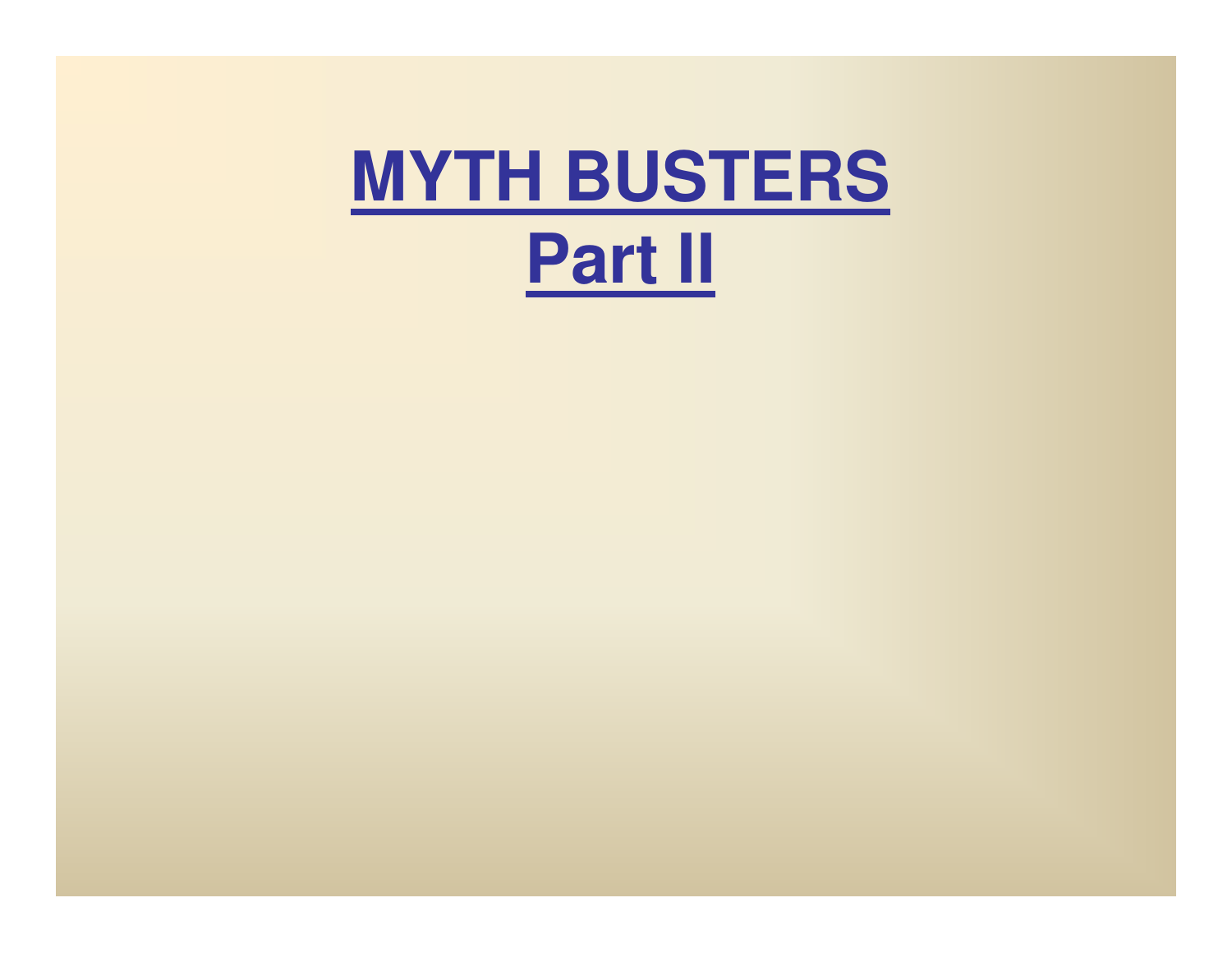#### **Busting the Myths that many followers of Christ may have**Jude 1:3 & 2 Timothy 3:12-4:4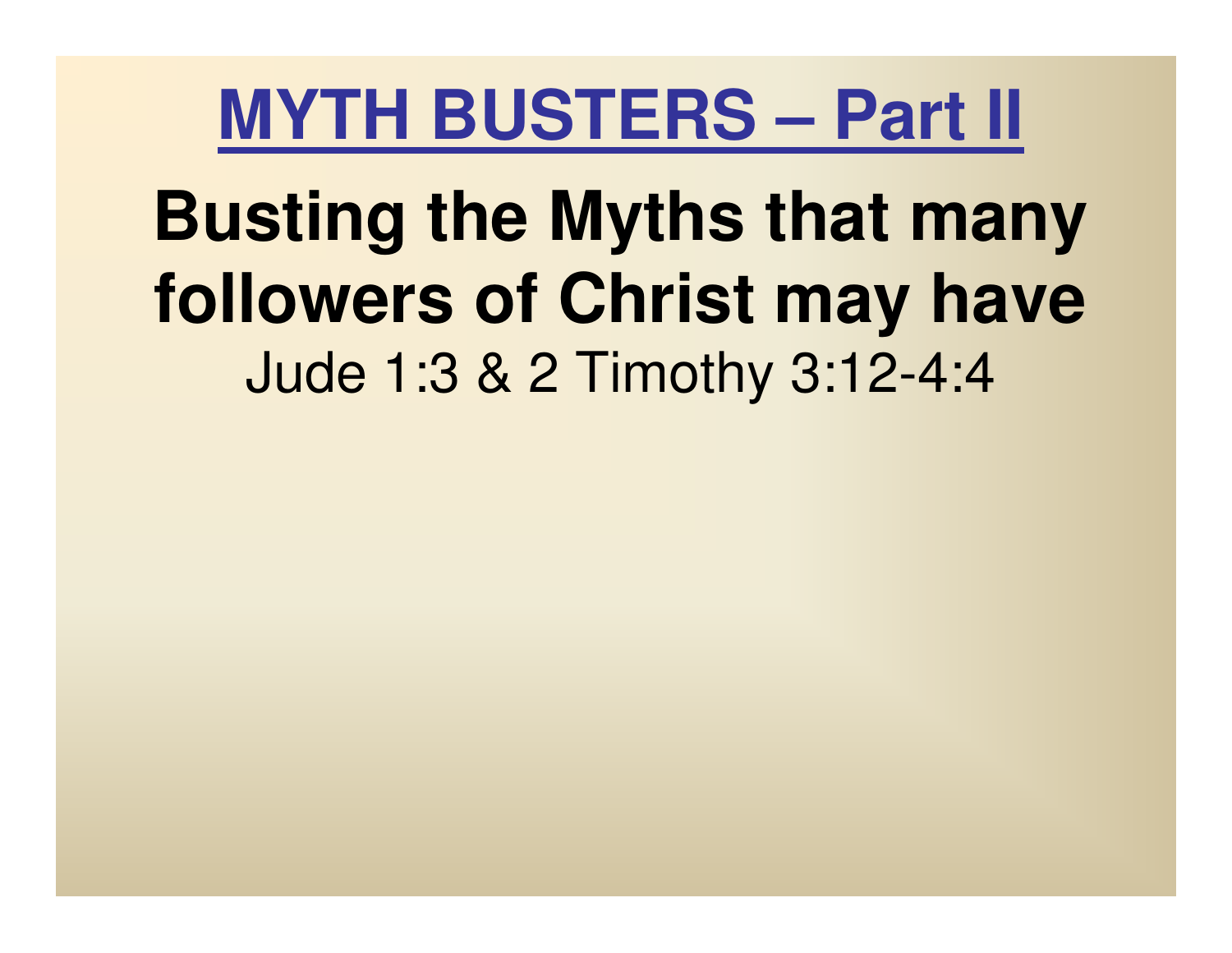### **MYTH BUSTERS – Part II Review from Last Week:**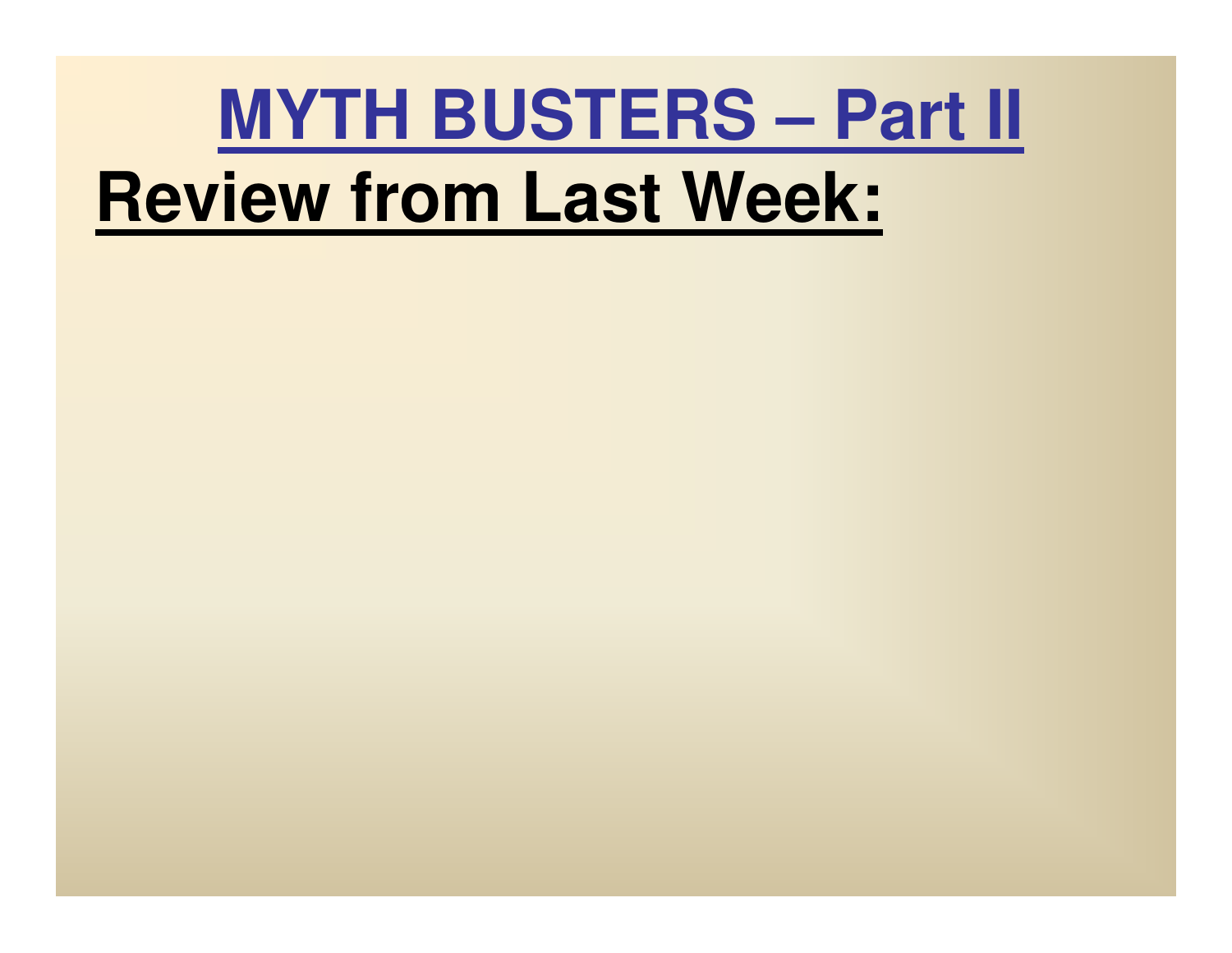# **MYTH BUSTERS – Part II Review from Last Week:1. Truth → What is Truth?**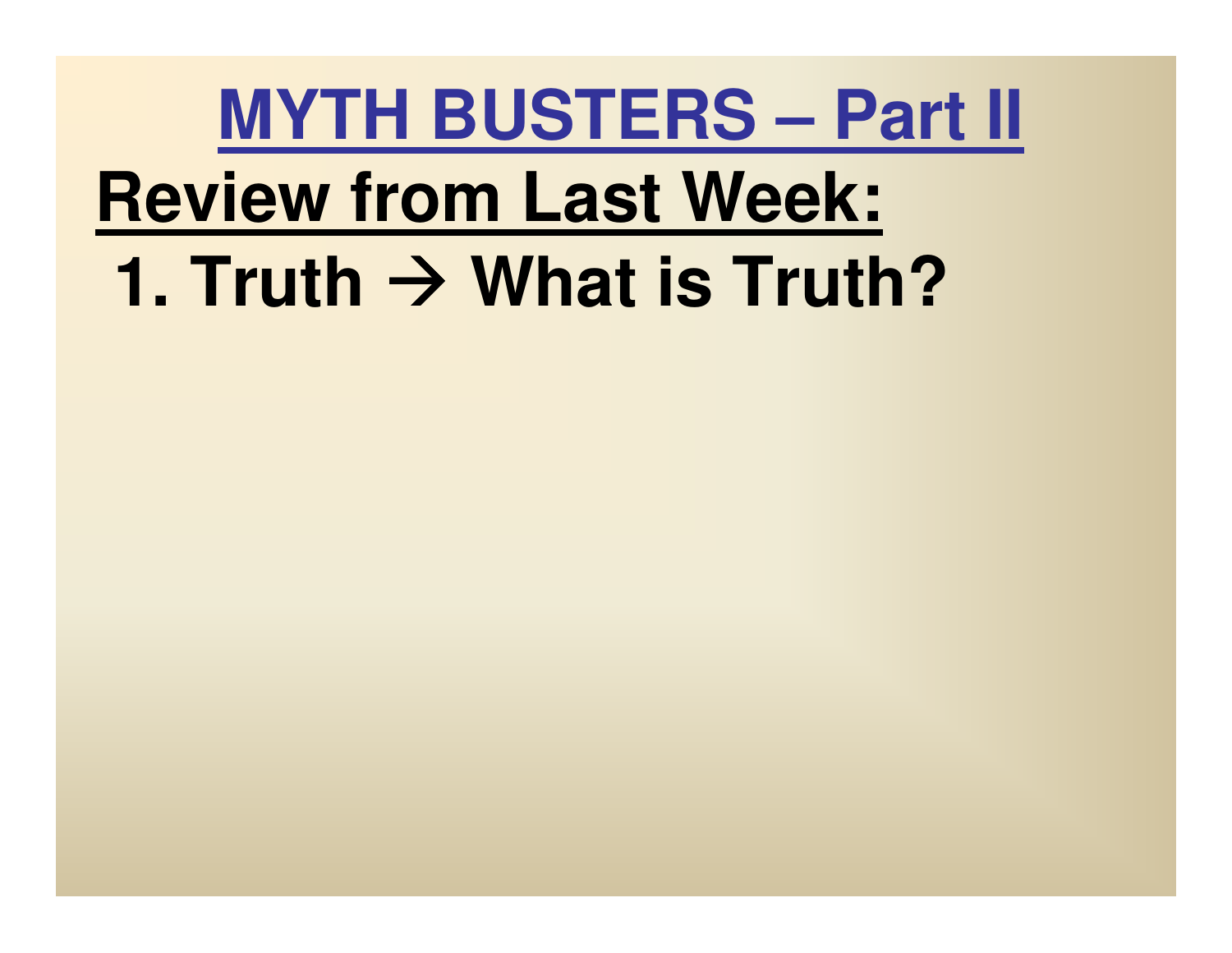#### **MYTH BUSTERS – Part II Review from Last Week:1. Truth → What is Truth?**<br>**2. Jesus is the Truth – tl a. Jesus is the Truth – the Living Word of God**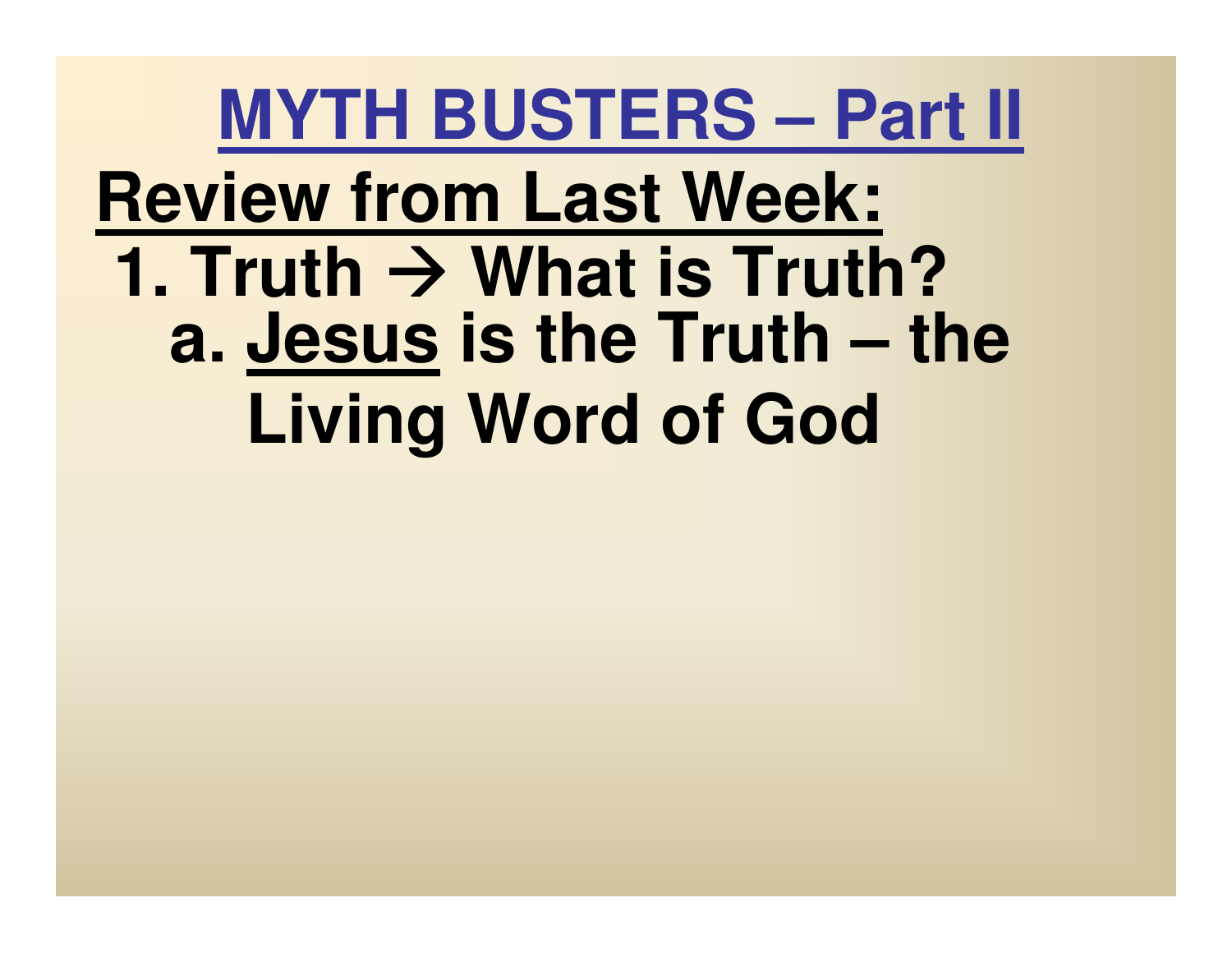#### **MYTH BUSTERS – Part II Review from Last Week:1. Truth → What is Truth?**<br> **h** The Holy Rible is the Tru **b. The Holy Bible is the Truth–the written Word of God**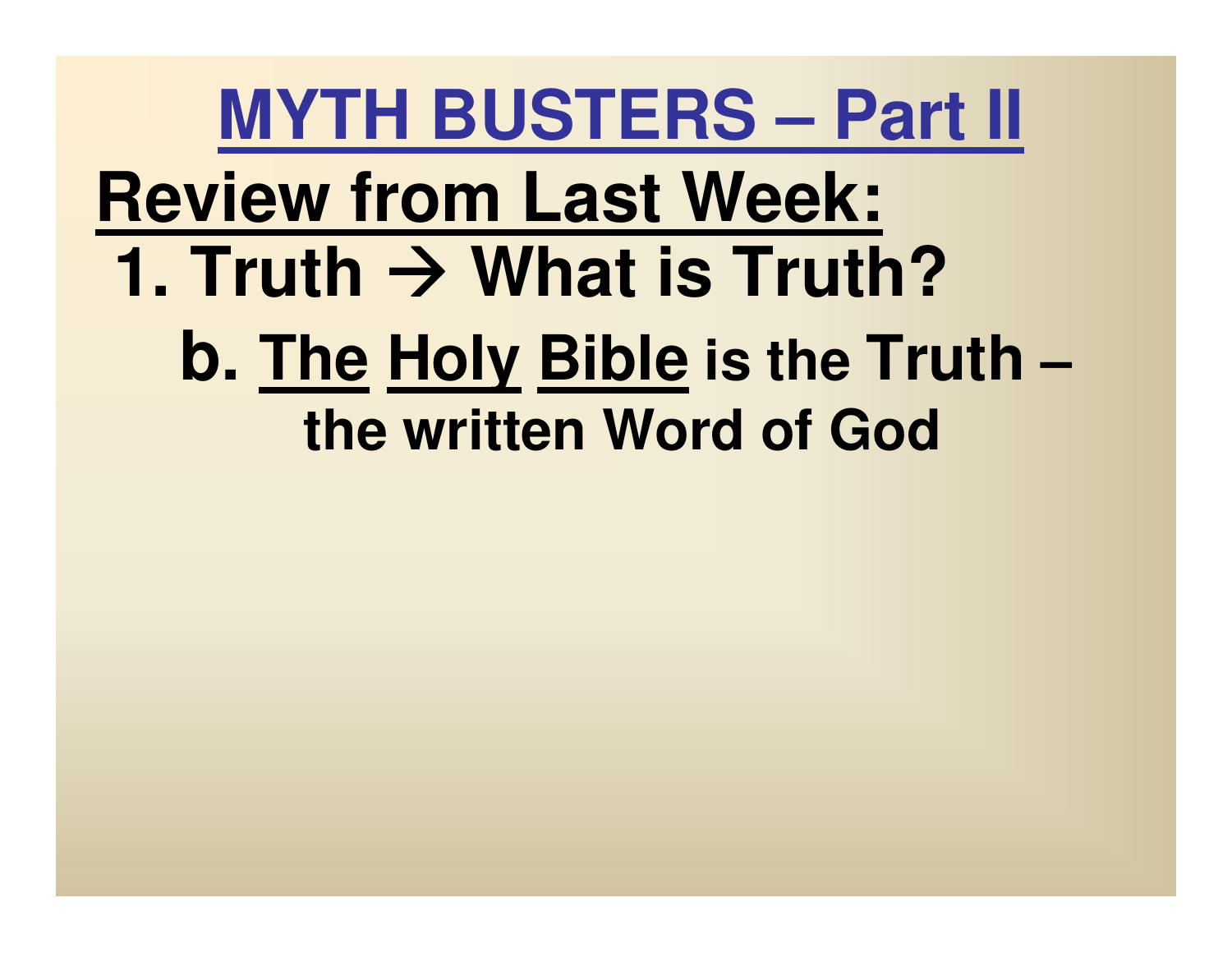### **MYTH BUSTERS – Part II Review from Last Week:1. Truth → What is Trut What is Truth? c. Accurate Reporting of the Actual Facts**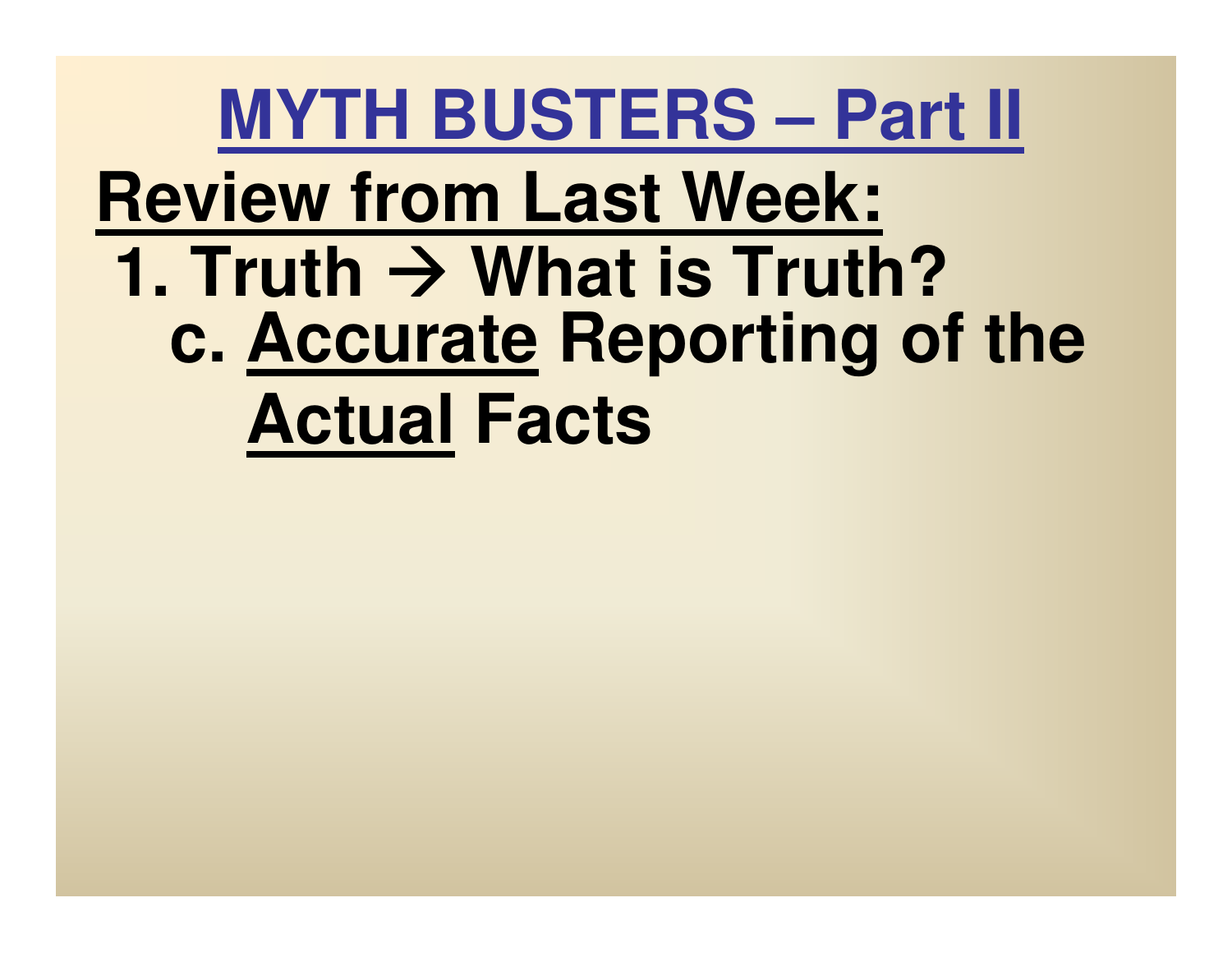**Jude 1:3 Beloved, although I was very eager to write to you about our common salvation, I found it necessary**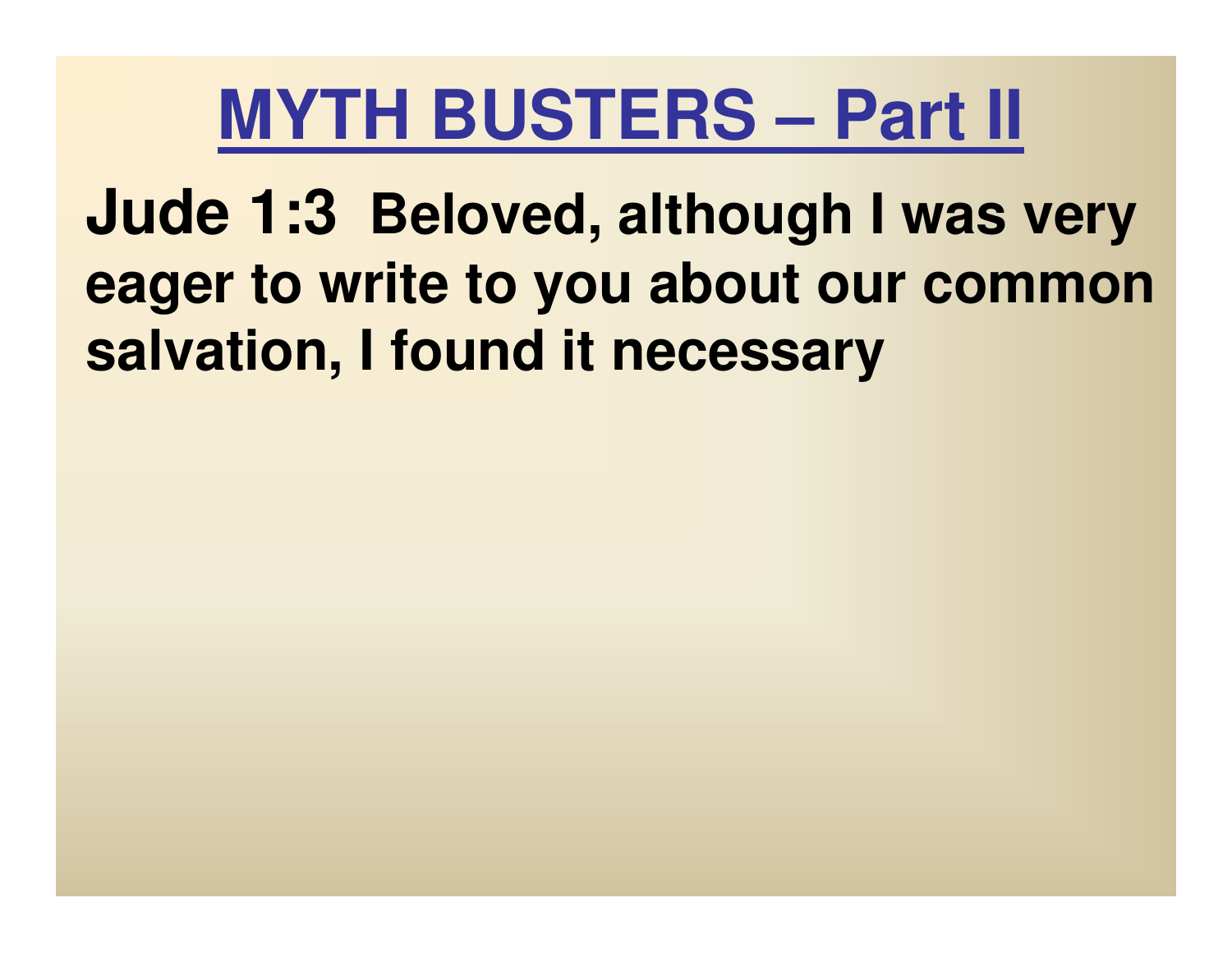**Jude 1:3 … to write appealing to you to earnestly contend for the faith that was once for all delivered to the saints.**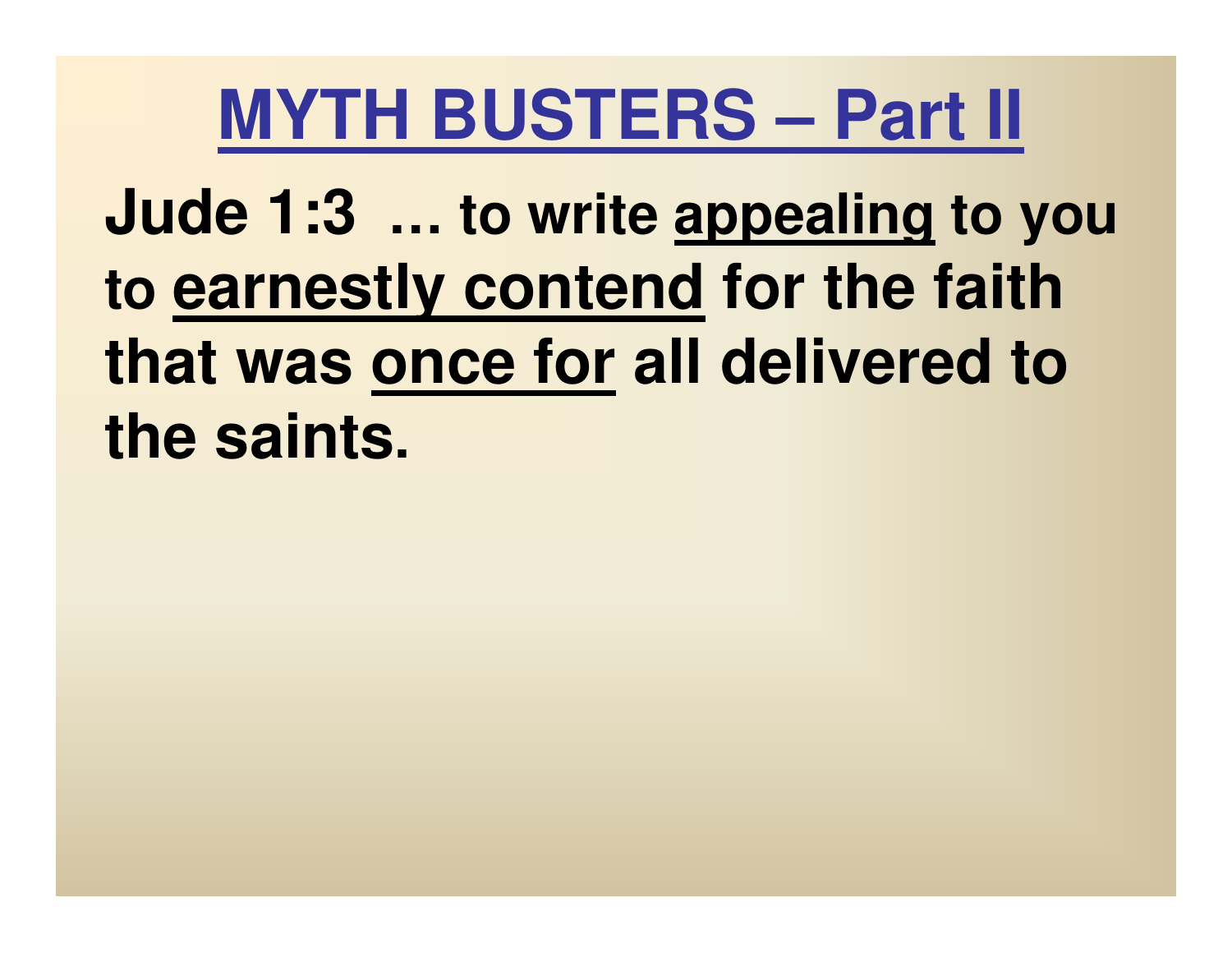**John 8:31-32 (31) So Jesus was saying to those Jews who had believed Him, "If you continue in My word, then you are truly disciples of Mine;**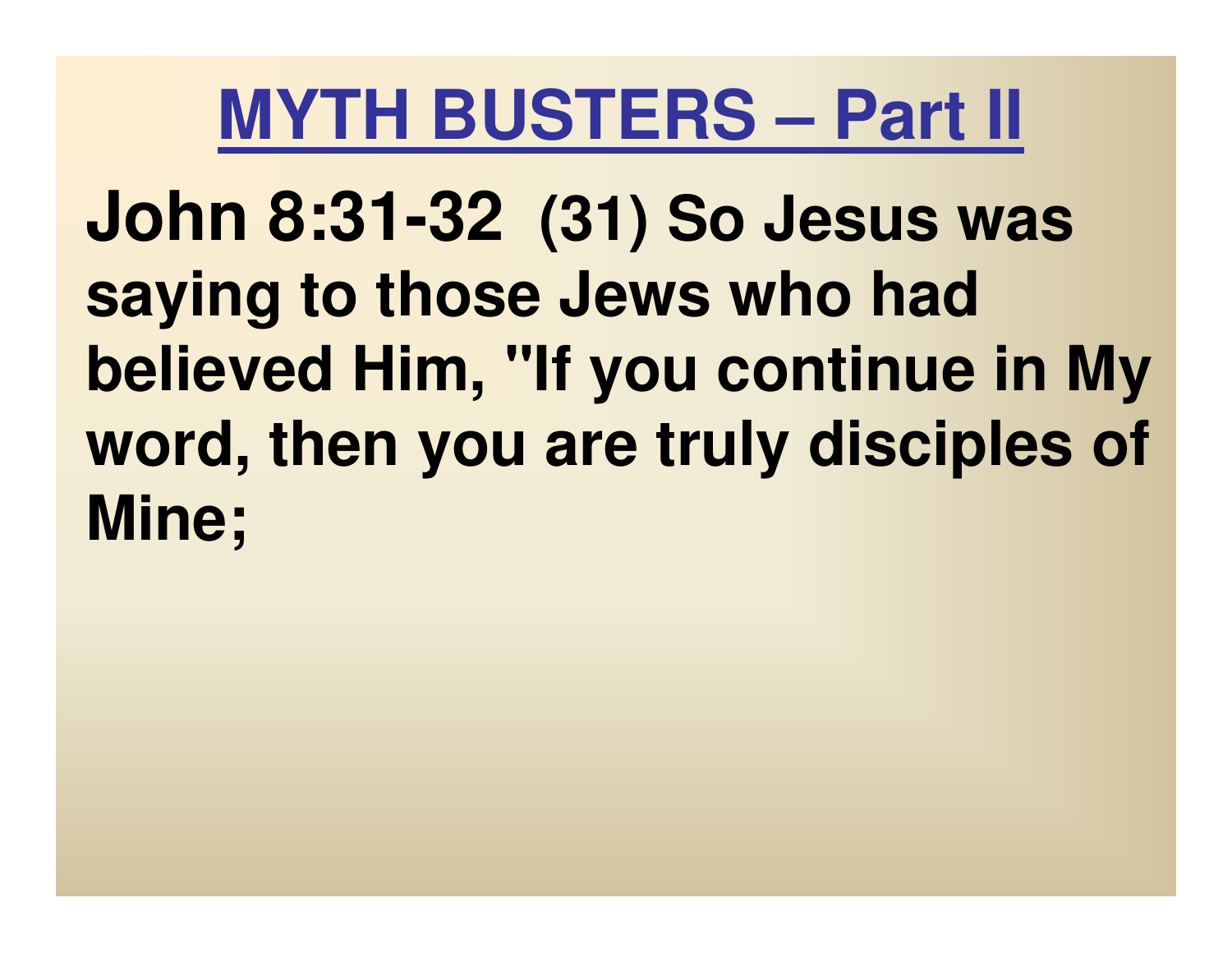**John 8:31-32 (32) and you will know the truth, and the truth will make you free."**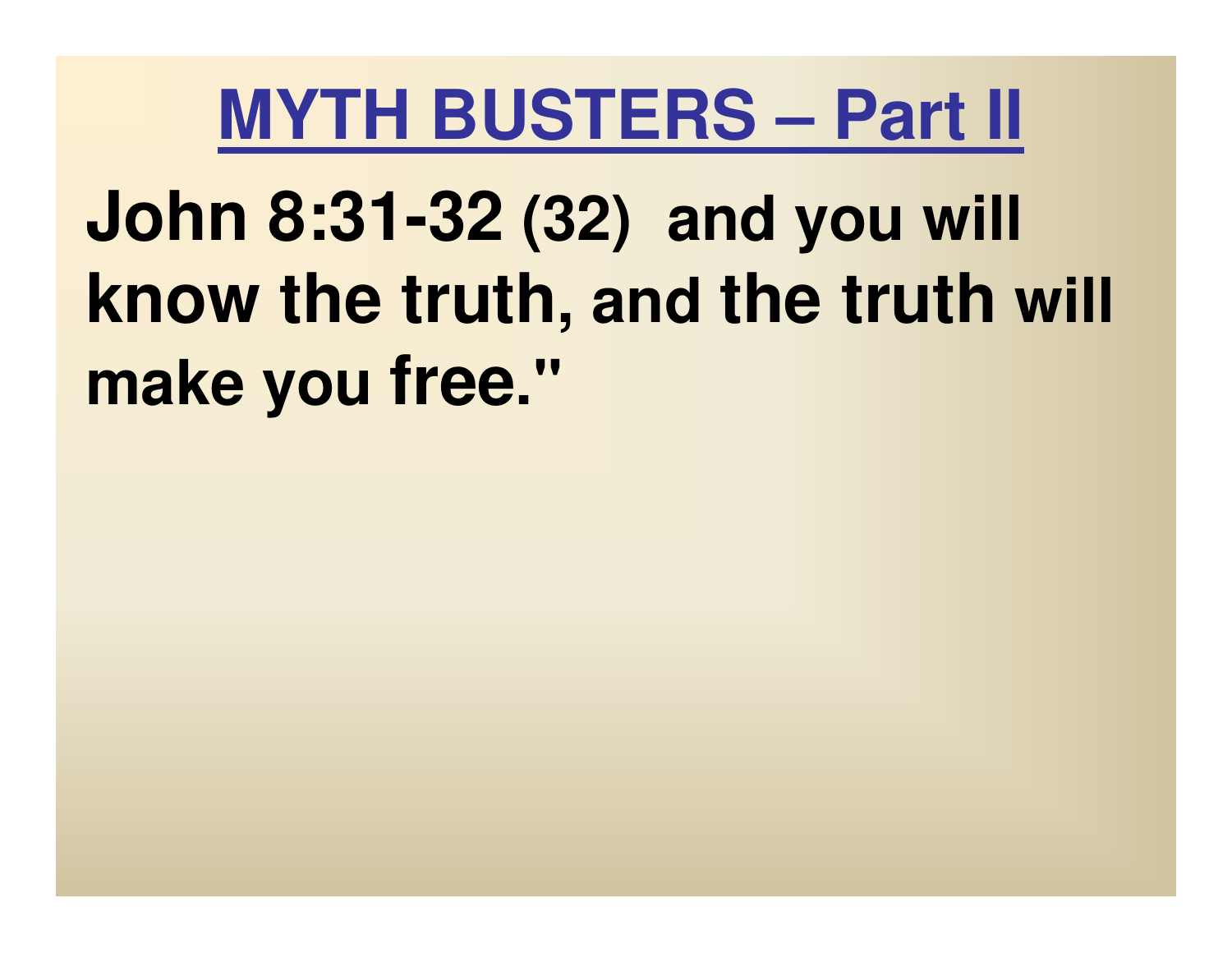## **MYTH BUSTERS – Part II Review from Last Week: 2. God hates man's traditions that confusion about His Word or make it VOID and EMPTY.**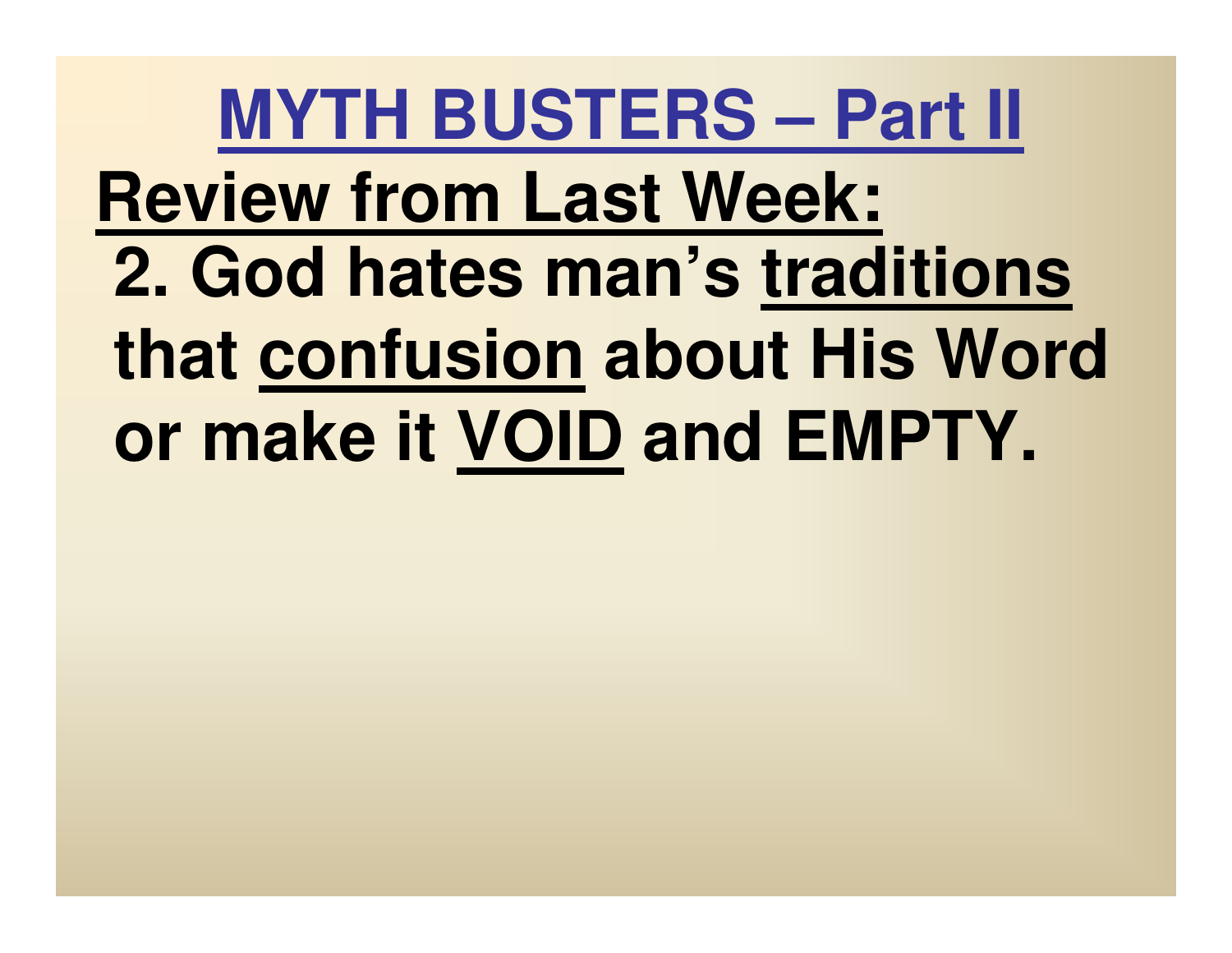## **MYTH BUSTERS – Part II Review from Last Week: 3. We are not suppose to worship God according to PAGAN traditions or customs.**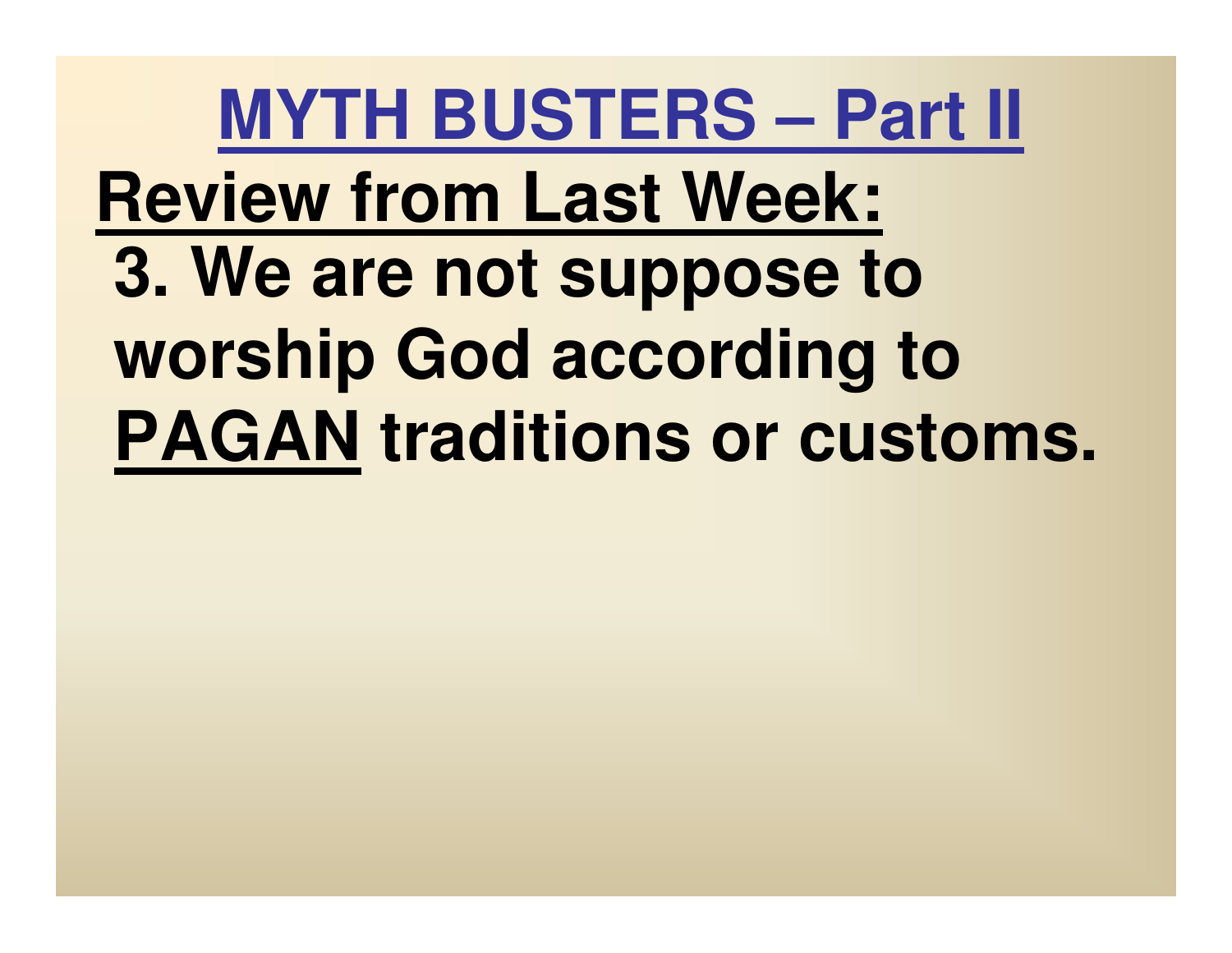### **MYTH BUSTERS – Part II Review from Last Week:3. We are not suppose to worship God according to PAGAN traditions or customs. (Deut. 12:29-32)**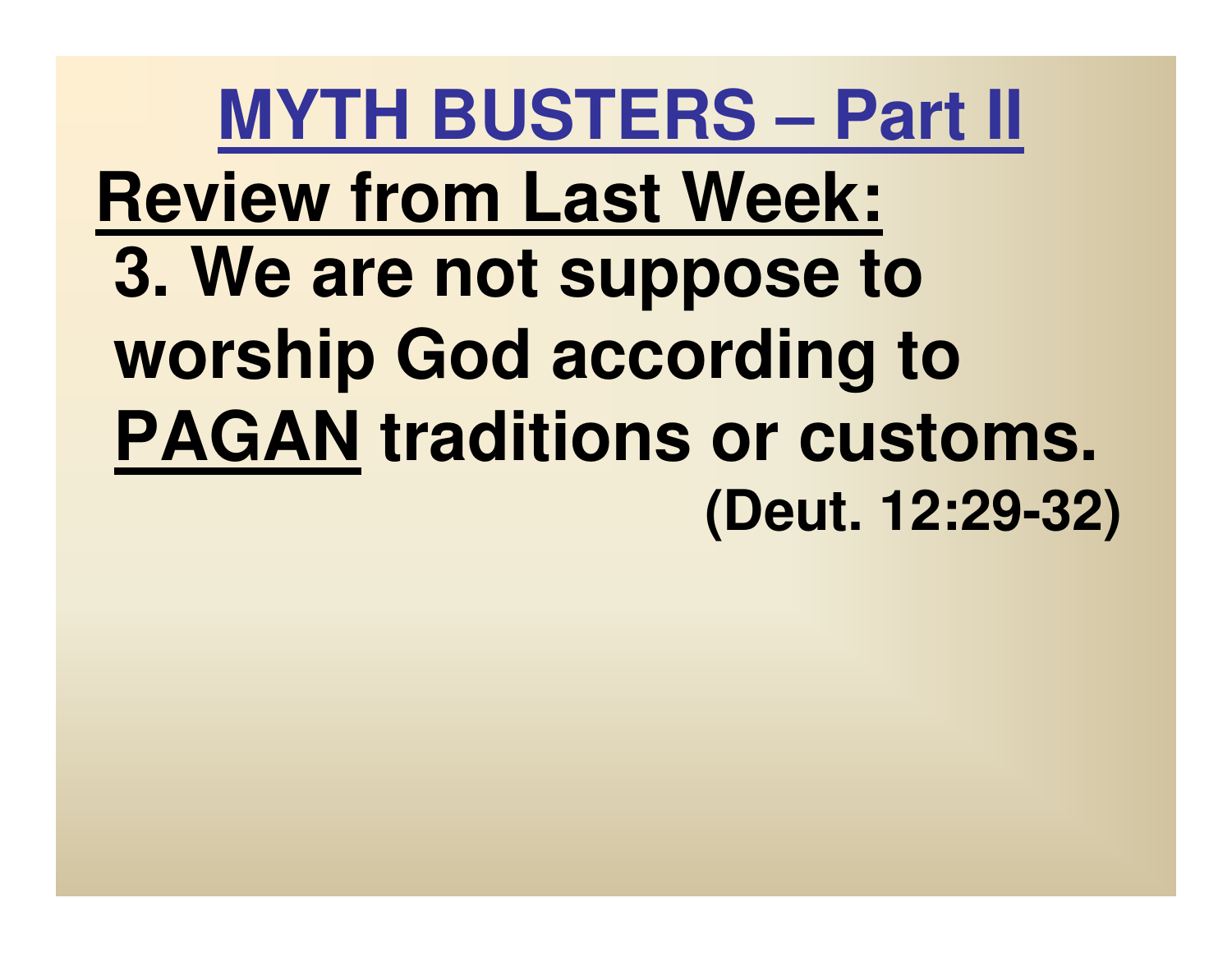

### **A Couple of Myths for this Week**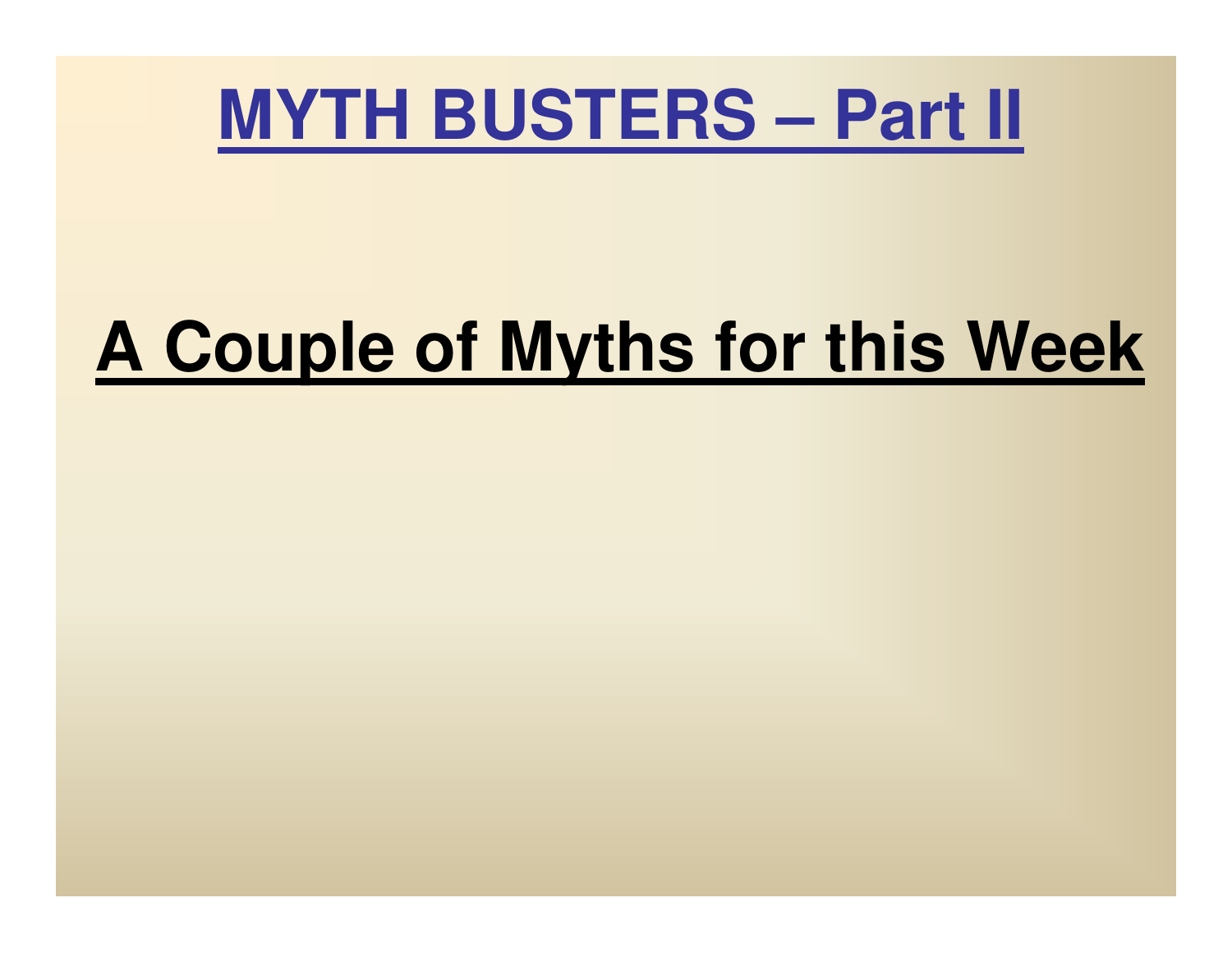**1. We are all going to heaven… even if a person is NOT a Christian, right? Don't all Paths and religions lead to heaven?**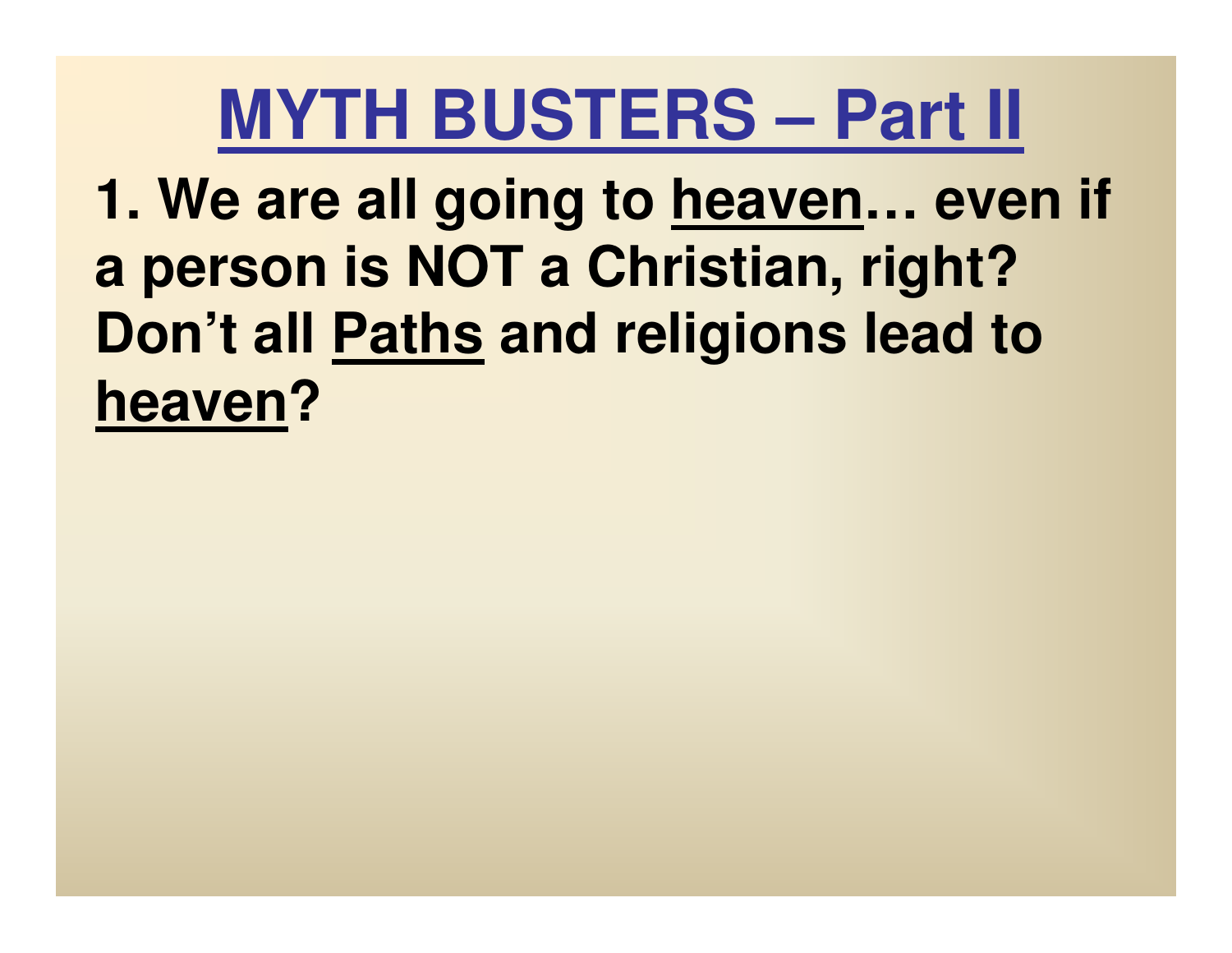#### **1. We are all going to heaven…?**

## **Answer:Jesus is ONLY Way to God (John 14:6)**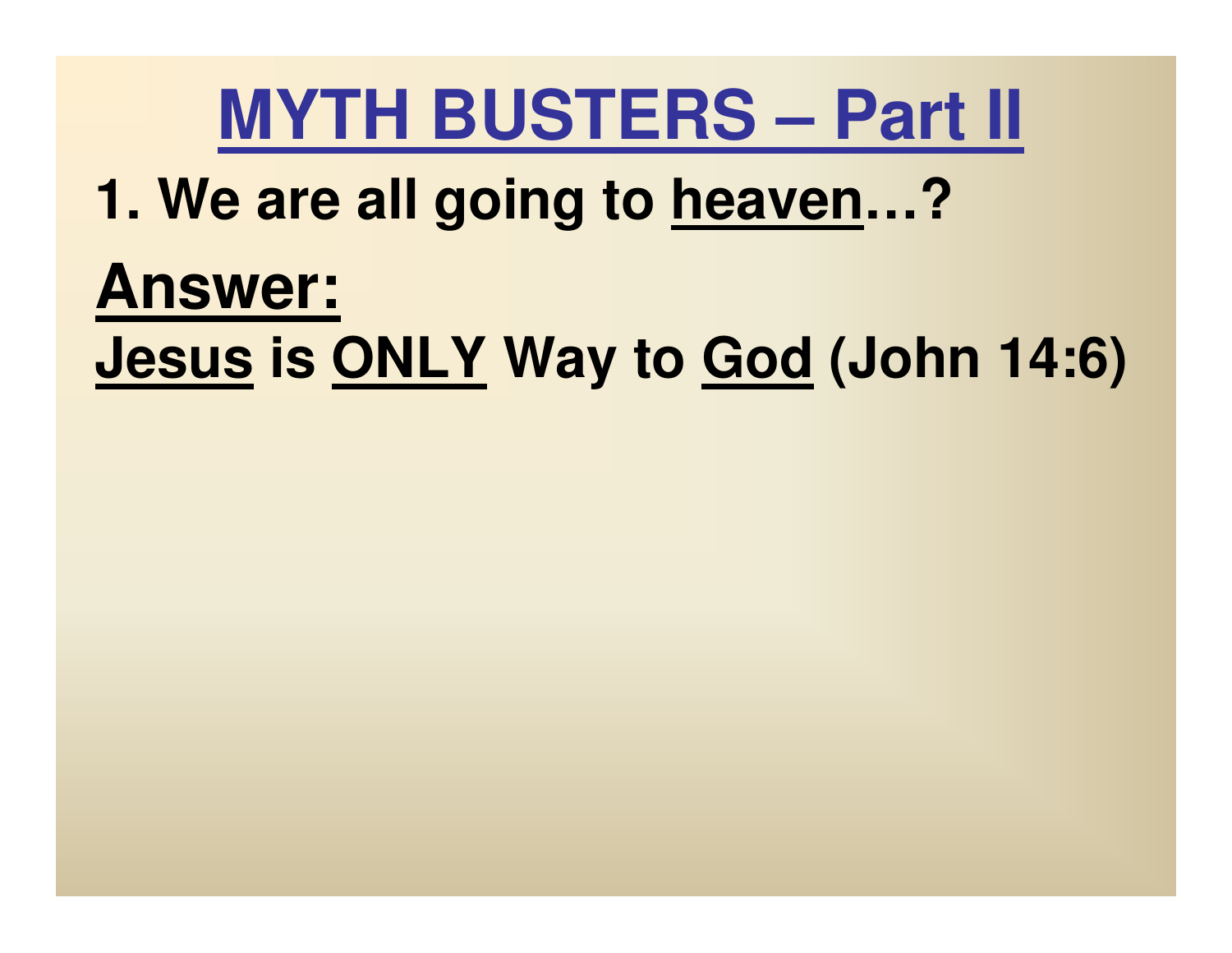**2. I am basically a good person, so if I do more good works than bad works in my lifetime, I will get to go to heaven, right?**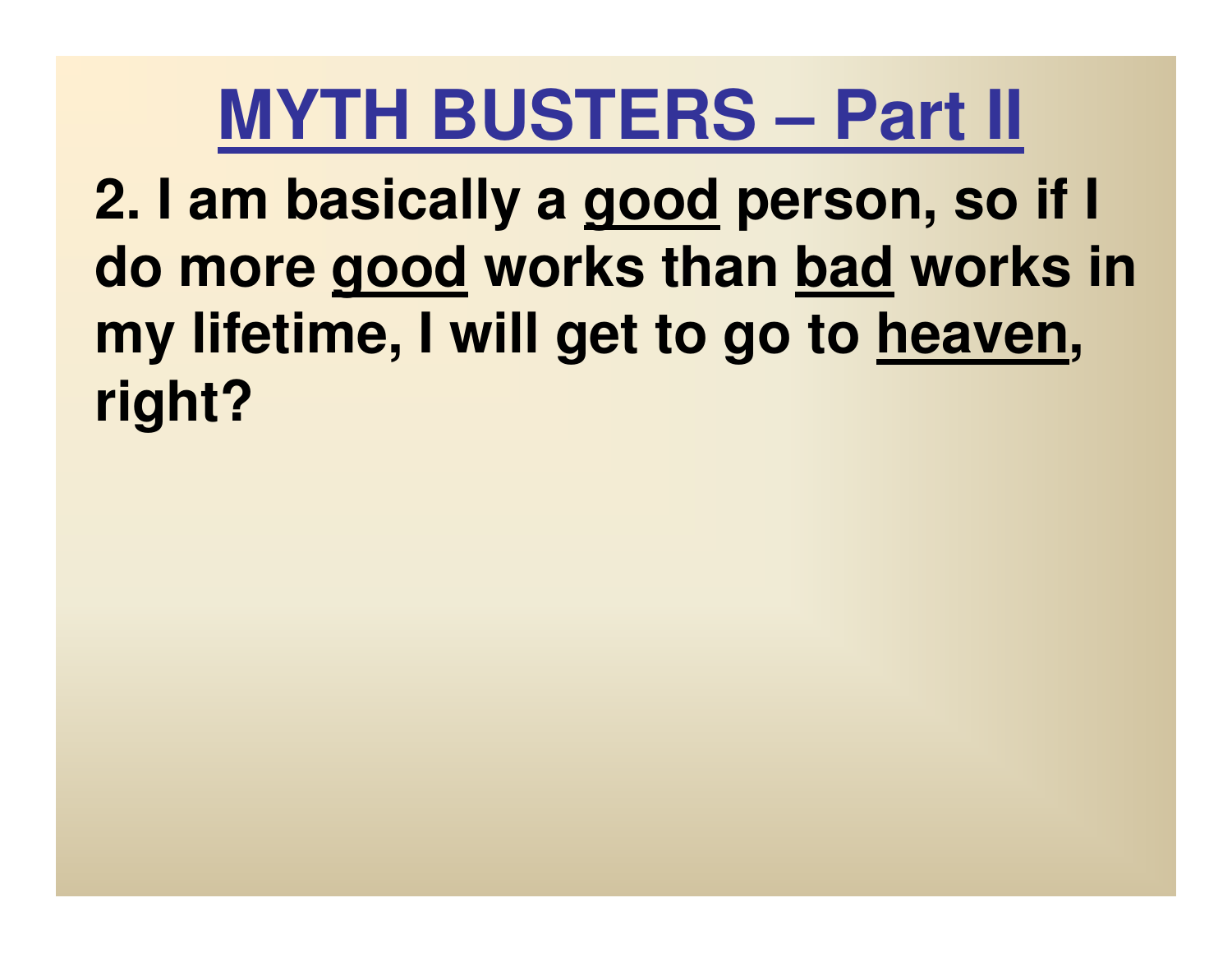**2. I am basically a good person… and I am a good church going person, I help the needy and the poor and I have kept the 10 commandments all my life…**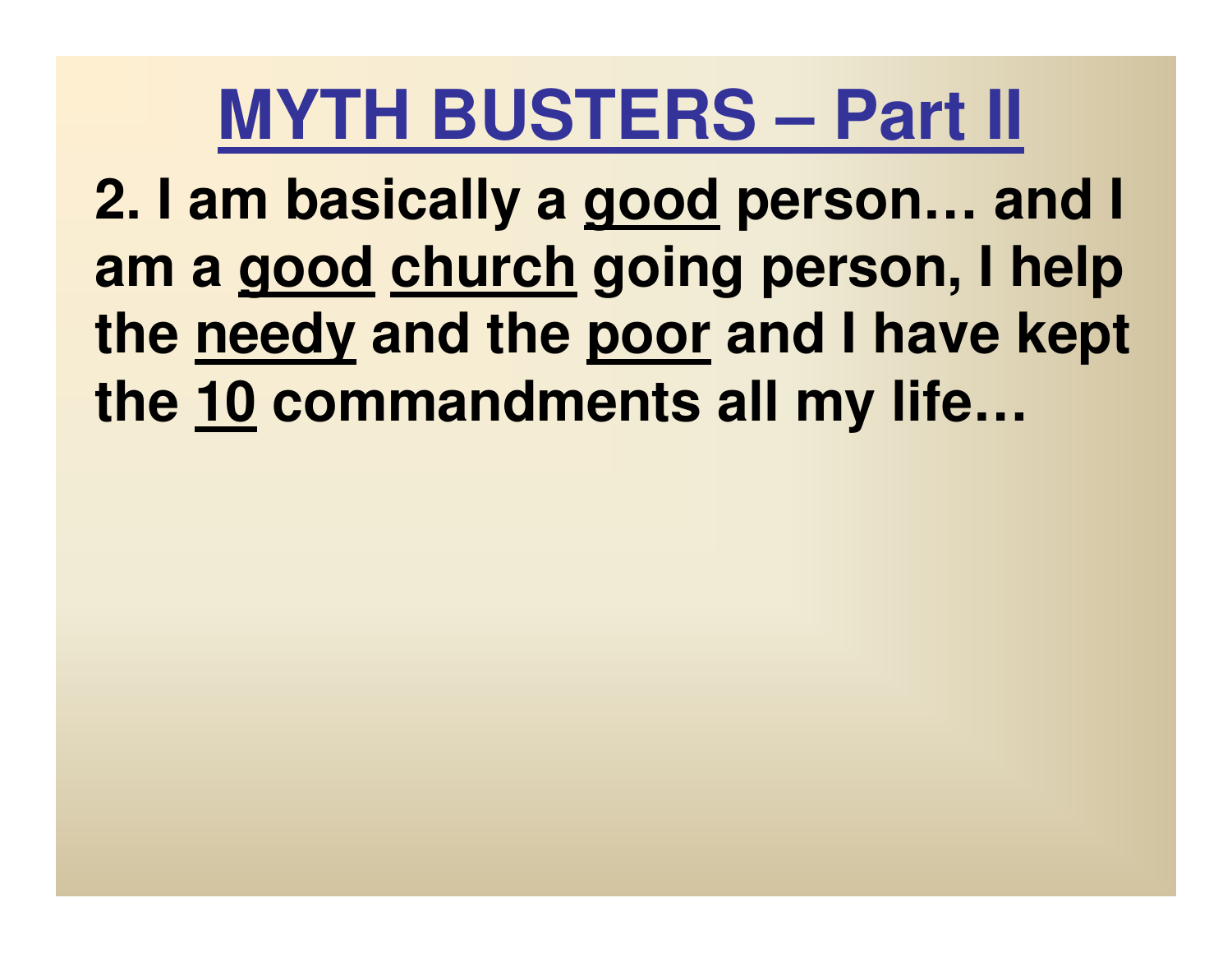**2. I am basically a good person… and…Answer:**

**No one is SAVED based upon his/her good works before the Holy, Righteous, and Just – Living and True God**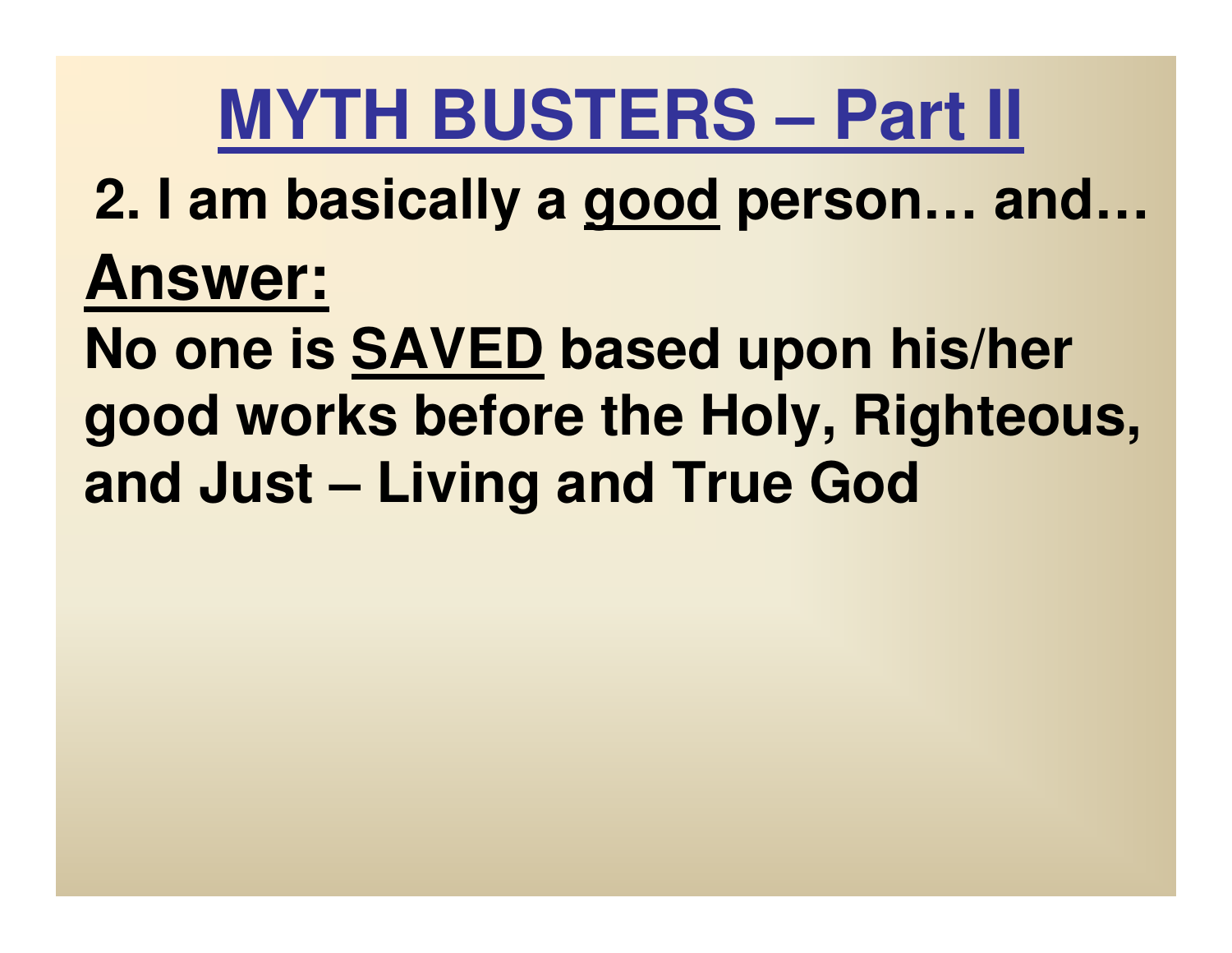#### **3. What is the Real Gospel?a. Recognize that you are a sinner**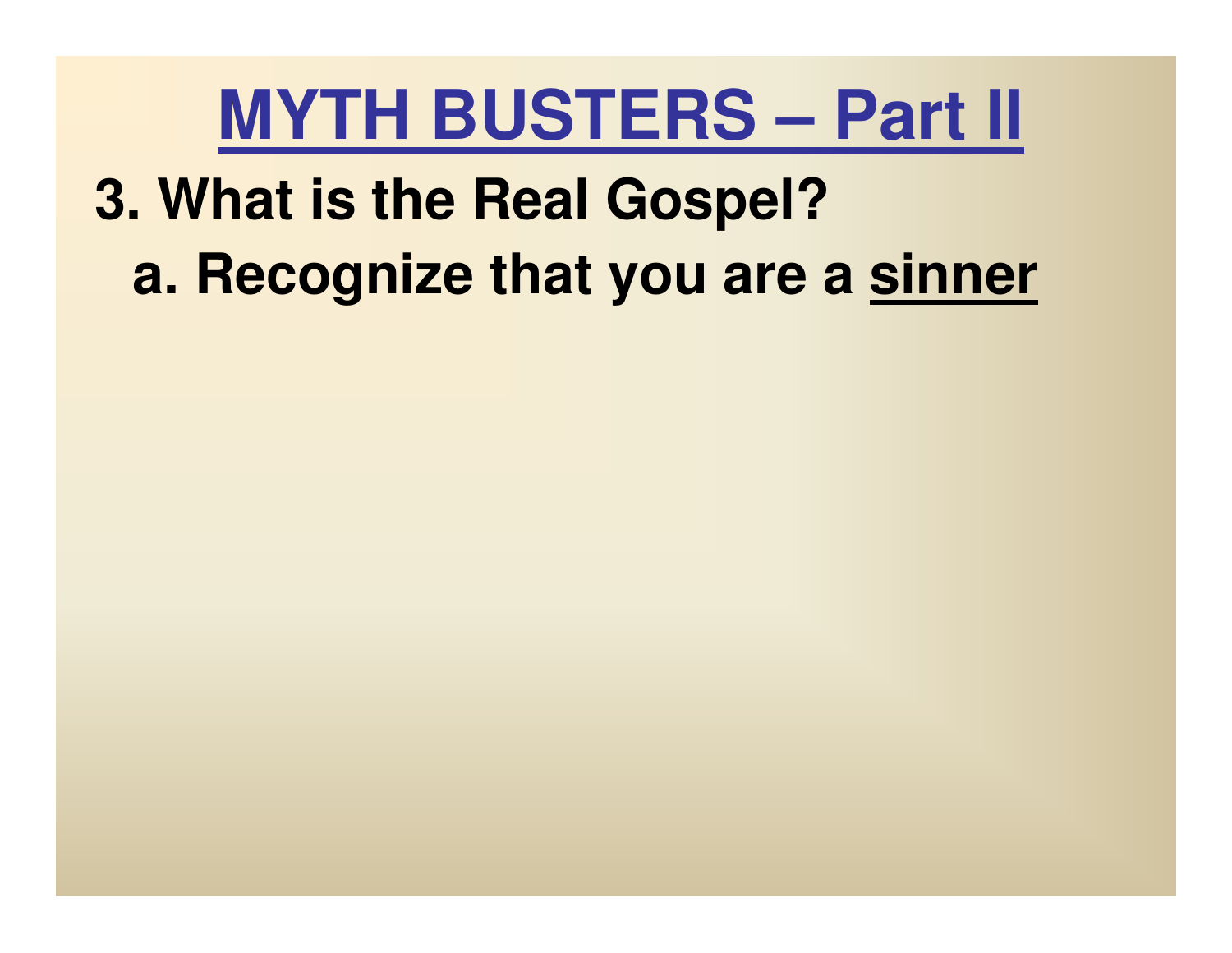**3. What is the Real Gospel? a. Recognize that you are a sinnerb. You cannot save yourself**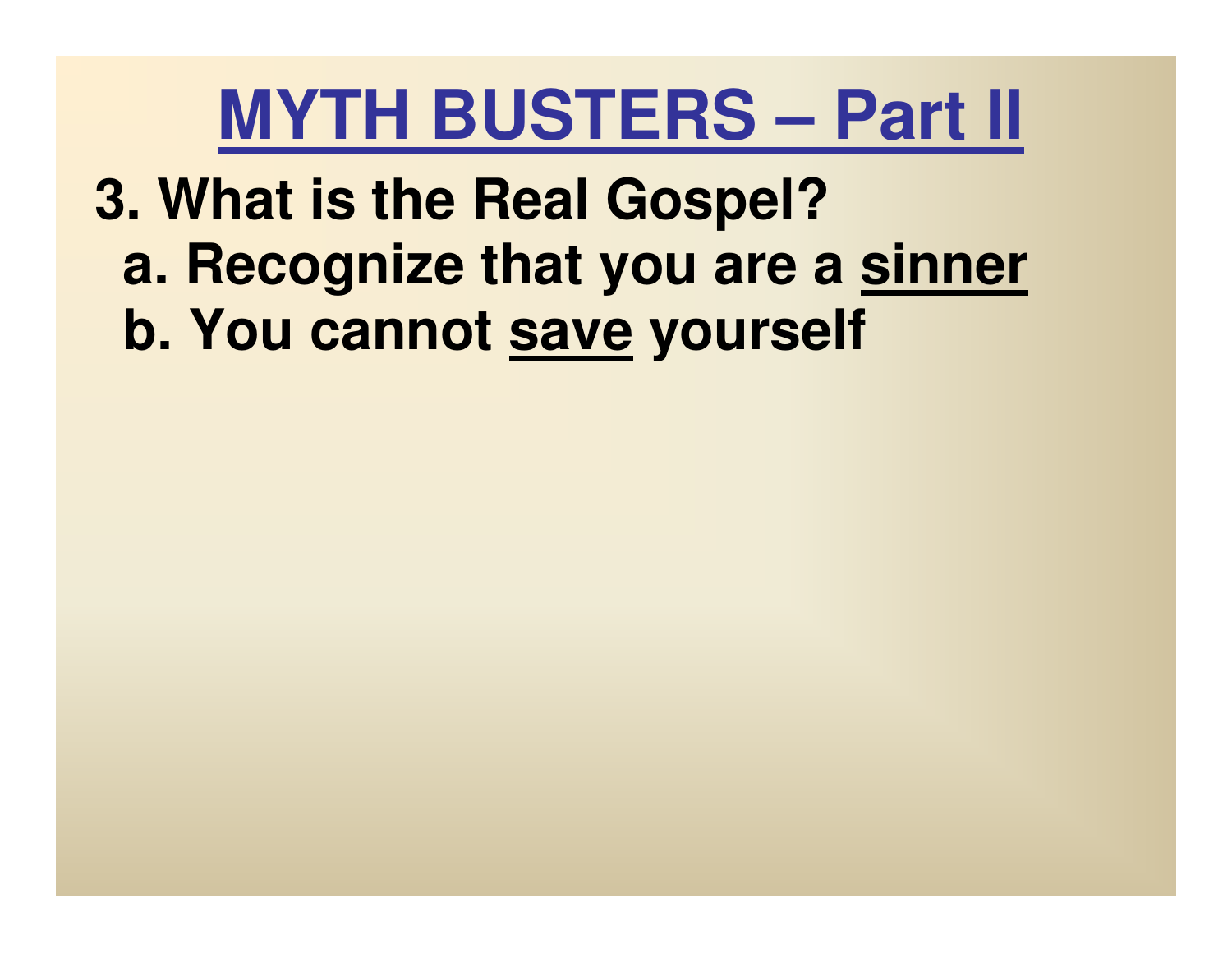- **3. What is the Real Gospel?**
	- **a. Recognize that you are a sinner**
	- **b. You cannot save yourself**
	- **c. Believe that Jesus died and was punished in your place**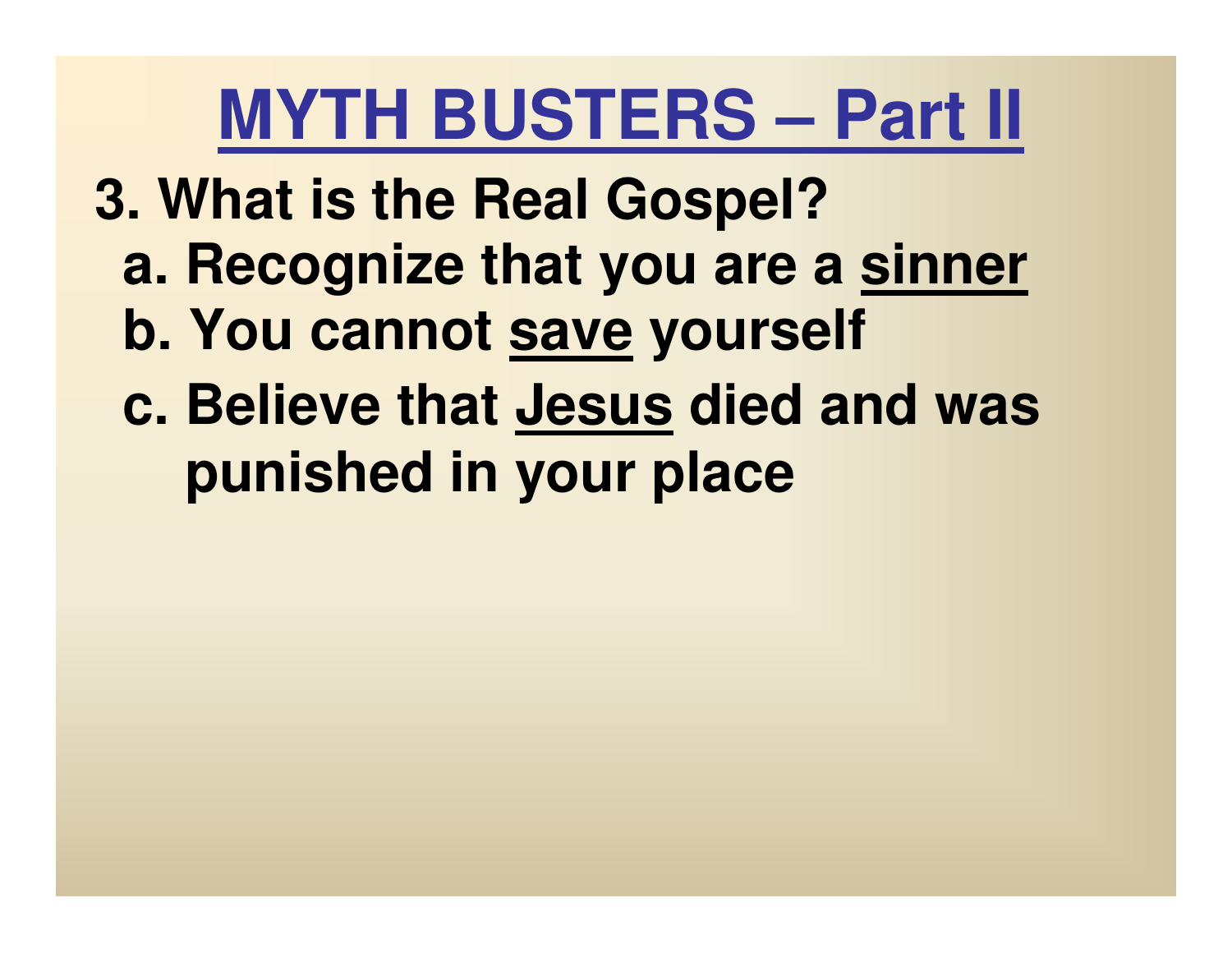#### **3. What is the Real Gospel? d. Trust in Jesus Christ and His finished work of redemption**